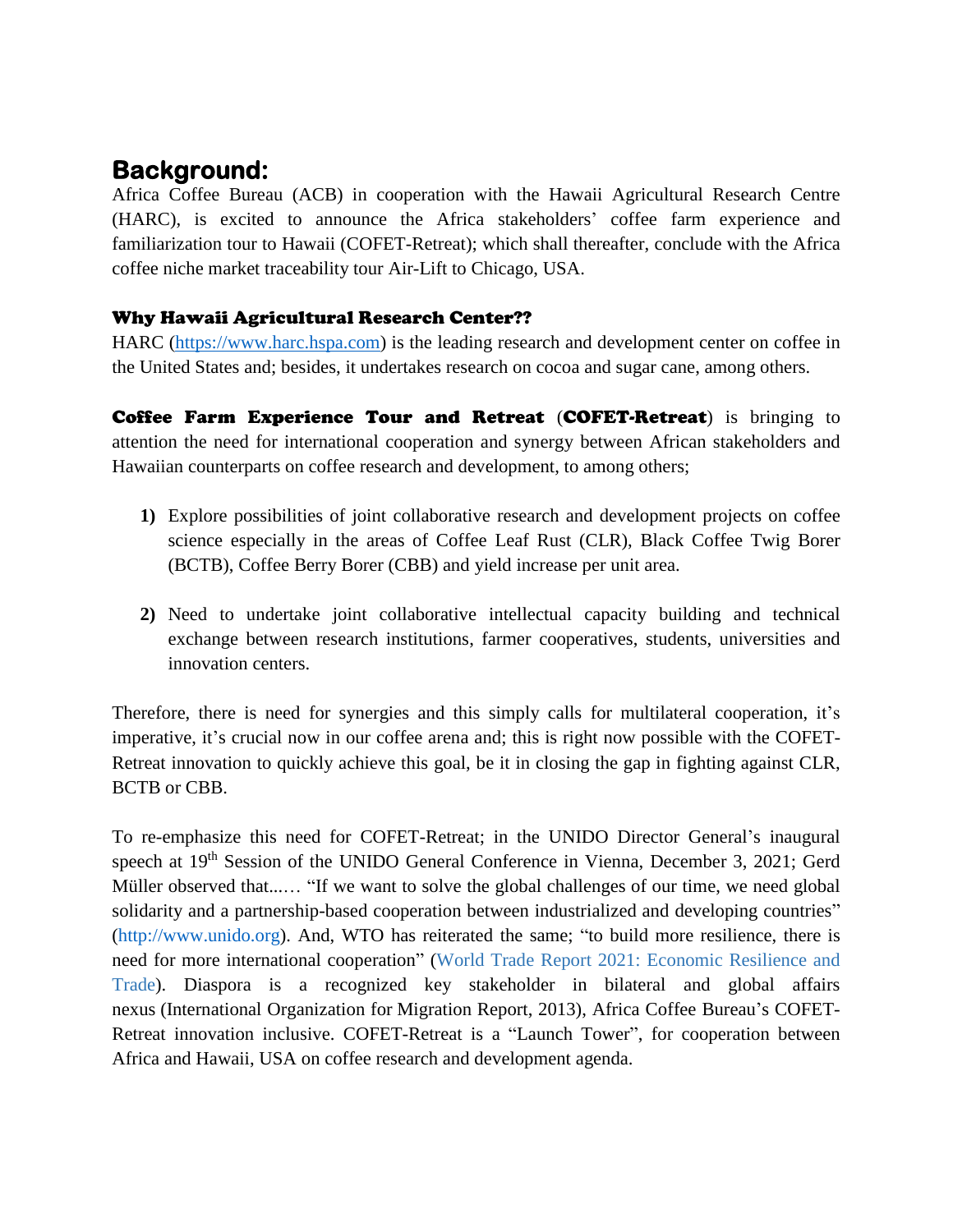## **Justification and Prospects:**

Notable, in the fiscal year 2015 alone, coffee contributed to the United States GDP an estimated US\$225‧2Bn [\(https://www.ncausa.org/Research-Trends/Economic-Impact\)](https://www.ncausa.org/Research-Trends/Economic-Impact) and to AFRICA, it continues to be the primary source of income for 12 million households [\(www.cabi.org/tag/africa-coffee\)](http://www.cabi.org/tag/africa-coffee), besides being top foreign exchange earner for various continental governments.

However, coffee is threatened by escalating emergence of invasive species and in addition to erratic climate change. And, coffee production constraints remain the same in the different farming communities, irrespective of the *Coffea* species grown, geographical location and associated micro-climate orientations whether in AFRICA or Hawaii, USA.

But, the difference is in the uniqueness of management and mitigation strategy against the various production constraints; this is the hypothesis COFET-Retreat is hinged on. The assumption of different farming communities using different intervention techniques, science, technology edge, IPM reinforce and cultural practices acceptable to ameliorate the biotic and abiotic crises, is the urge for the cooperation between AFRICA and Hawaii, USA.

HARC is one such unique coffee model and, United States leading establishment on coffee science, with significant impact research outcomes for admiration to learn from, since its founding in 1895 as the Hawaiian Sugar Planters' Association (HSPA).

HARC is associated with numerous trending technologies including; incorporation of *Beauveria* bassiana into the IPM plan for control of CBB. Hawaii's impressive 849.43 Kg<sup>-Ha</sup> yield of green bean (USDA-NASS Report 2020/2021), comparative to Kenya's 302 Kg<sup>-Ha</sup> [\(www.ico.org:](http://www.ico.org/) ICC 124<sup>th</sup> Session, 2019. Country Coffee Profile: Kenya) and, Rwanda's 385.71 Kg<sup>-Ha</sup> (Coffee Production in the Face of Climate Change: Rwanda); in the Arabica value chain thus, quite phenomenon and intriguing scenario for AFRICA to learn from.

HARC has extensive experience on management of BCTB and, this poses huge prospects for partnerships with Uganda and neighboring nations on the future work to fight against the pest highly devastating the regional coffee and cocoa industry. For purposes of emphasis, BCTB accounts for 8.6% death of primary branches that translate into 8.6% loss of coffee export volume, estimated at US\$40M annually, in Uganda alone [\(https://agritrop.cirad.fr/579968/;](https://agritrop.cirad.fr/579968/) Impact of the black coffee twig borer and farmer's coping mechanisms in Uganda: Survey